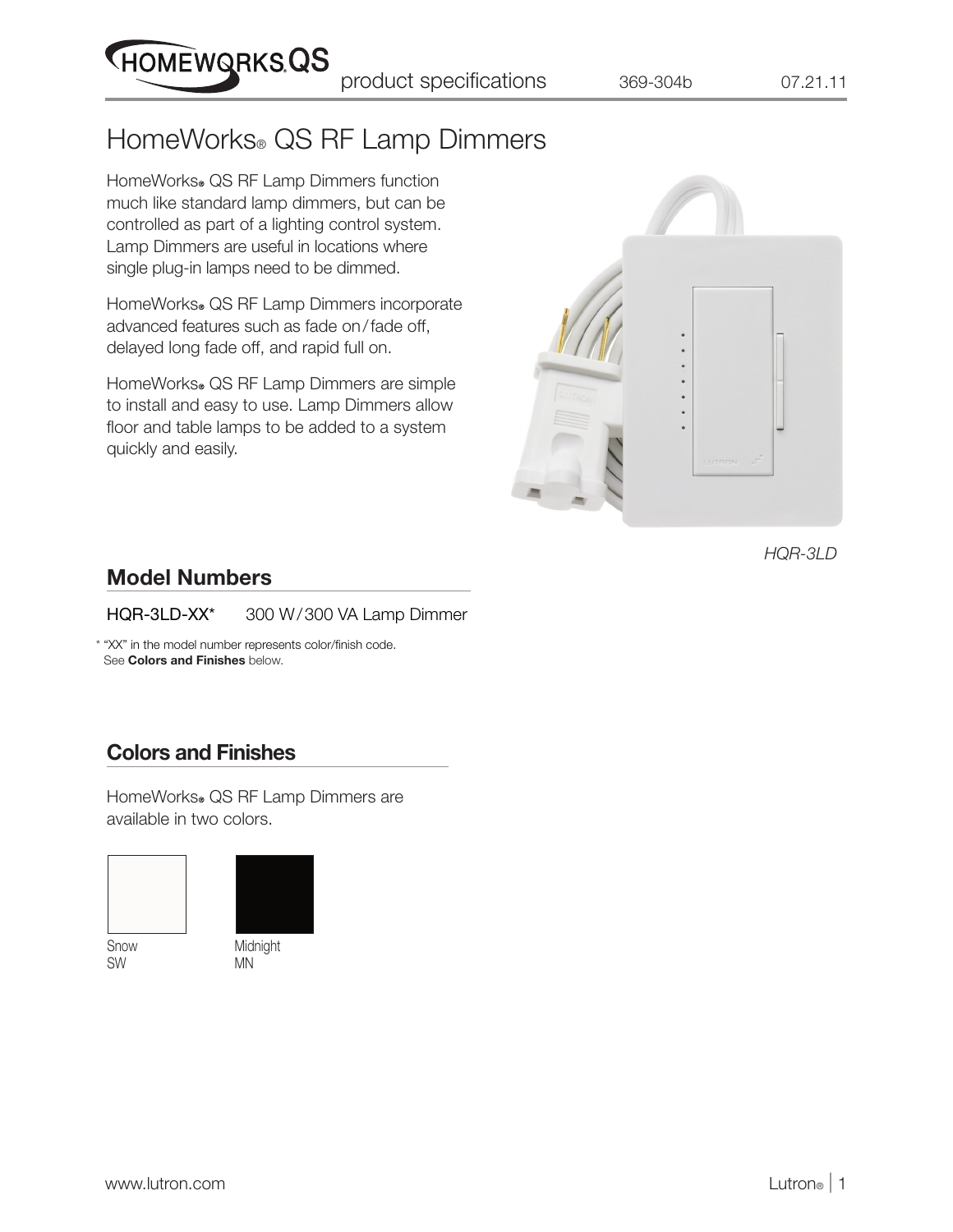

### HomeWorks® QS RF Lamp Dimmers

#### **Specifications**

| HQR-3LD-XX                                                                                                                                                                                 |
|--------------------------------------------------------------------------------------------------------------------------------------------------------------------------------------------|
| 120 V $\sim 50/60$ Hz                                                                                                                                                                      |
| 0.25 W<br>Test conditions: load is off and nightlight mode enabled.                                                                                                                        |
| UL, CSA, NOM, FCC, IC, COFETEL                                                                                                                                                             |
| Ambient operating temperature: 32 °F to 104 °F (0 °C to 40 °C),<br>0% to 90% humidity, non-condensing. Indoor use only.                                                                    |
| Lamp Dimmers communicate with the HomeWorks. QS system through<br>Radio Frequency (RF) and must be located within 30 ft (9 m) of a<br>repeater.                                            |
| Tested to withstand electrostatic discharge without damage or memory<br>loss, in accordance with IEC 61000-4-2.                                                                            |
| Tested to withstand surge voltages without damage or loss of operation,<br>in accordance with IEEE C62.41-1991 Recommended Practice on Surge<br>Voltages in Low-Voltage AC Power Circuits. |
| Power failure memory: should power be interrupted, the Lamp Dimmer<br>will return to its previous state when power is restored.                                                            |
| 8 Year Limited Warranty. http://www.lutron.com/resiinfo                                                                                                                                    |
|                                                                                                                                                                                            |

#### Design Features

- On a single-tap, lights fade ON or OFF.
- On a double-tap, lights go to full ON.
- When ON, press and hold to engage the delayed long fade to OFF.
- Light levels can be fine-tuned by pressing and holding the dimming rocker until the desired light level is reached.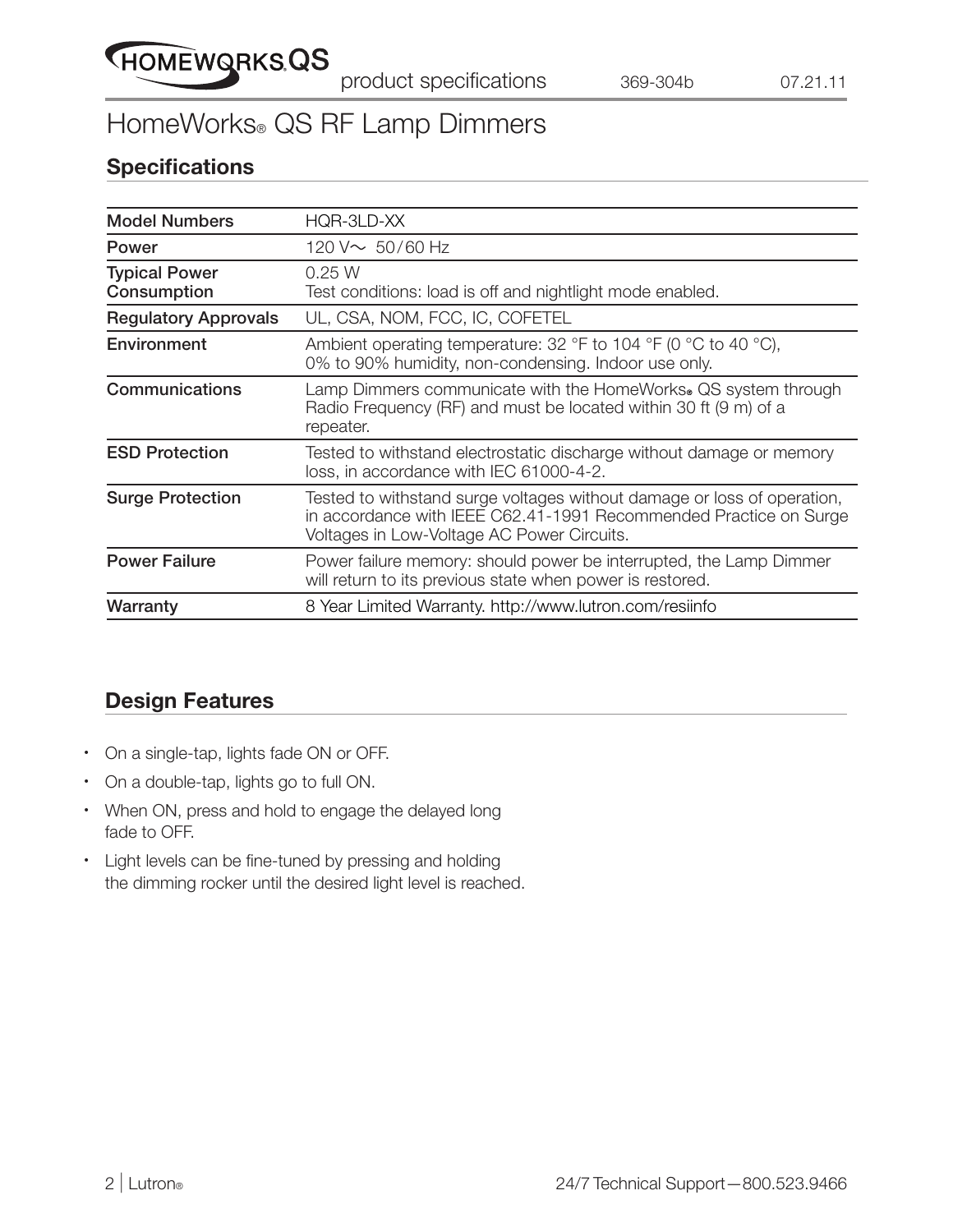

# HomeWorks® QS RF Lamp Dimmers

#### **Dimensions**

All dimensions are shown as  $\lim_{n \to \infty}$  unless otherwise noted. (mm)

#### Front View **Side View** Side View



#### Installation

Plug lamp cord into the Lamp Dimmer plug. Plug Lamp Dimmer into standard wall outlet.



*NOTE: This is a POLARIZED cord. It has a polarized plug (one blade is wider than the other) and outlet (one slot is wider than the other). The polarized plug is not intended to be mated with nonpolarized outlets (having both slots the same size). A polarized outlet is intended to mate with a polarized plug in only one way (the longer slot with the wider blade).*